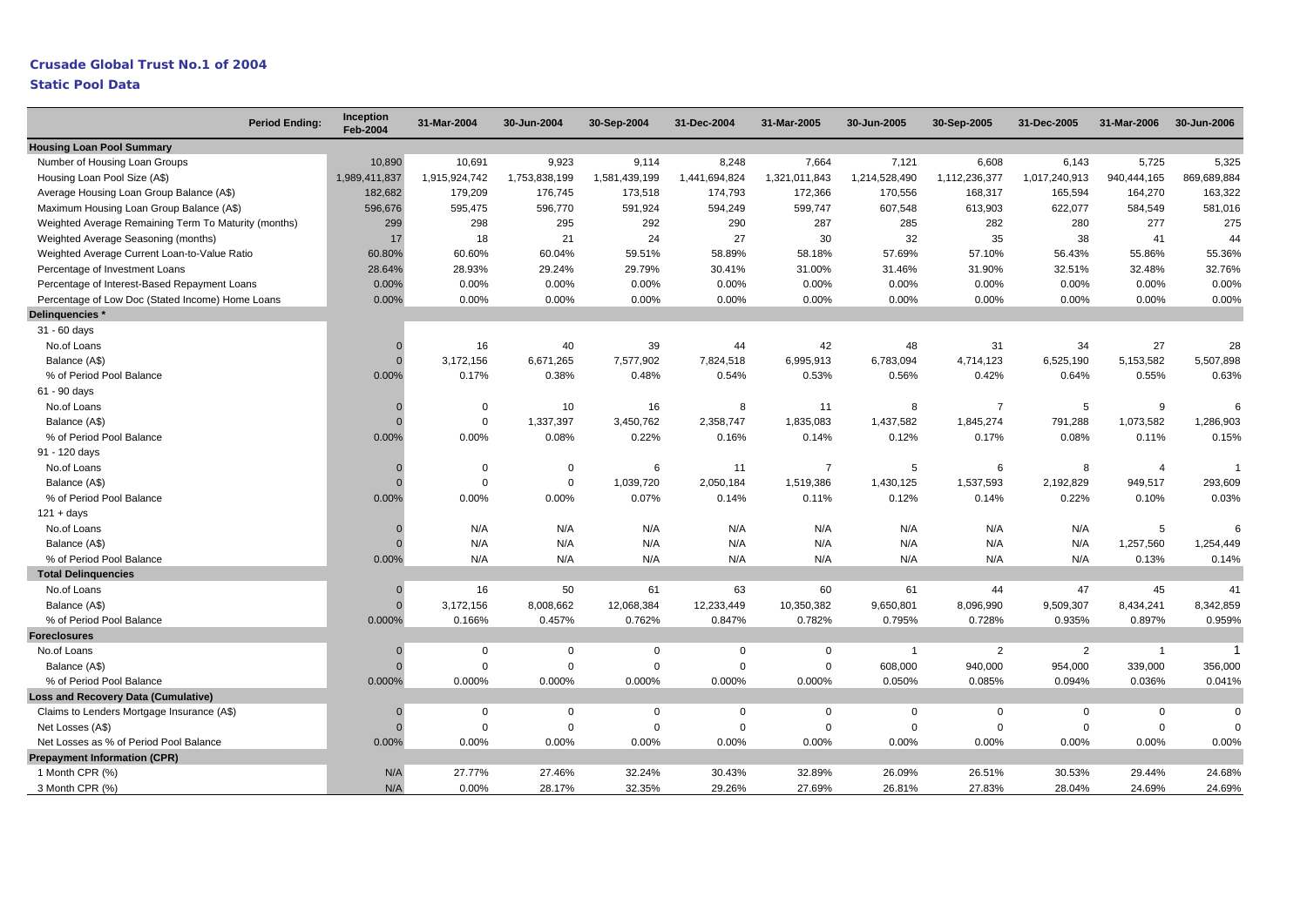| <b>Period Ending:</b>                                                   | <b>Inception</b><br>Feb-2004 | 31-Mar-2004 | 30-Jun-2004 | 30-Sep-2004 | 31-Dec-2004 | 31-Mar-2005 | 30-Jun-2005 | 30-Sep-2005 | 31-Dec-2005 | 31-Mar-2006 | 30-Jun-2006 |
|-------------------------------------------------------------------------|------------------------------|-------------|-------------|-------------|-------------|-------------|-------------|-------------|-------------|-------------|-------------|
| Profile by Current Loan-To-Value Ratio (% of Period Pool<br>Balance)    |                              |             |             |             |             |             |             |             |             |             |             |
| 00.01% - 30.00%                                                         | 6.70%                        | 6.76%       | 7.12%       | 7.38%       | 7.70%       | 8.17%       | 8.50%       | 8.77%       | 9.30%       | 9.92%       | 10.40%      |
| 30.01% - 35.00%                                                         | 3.35%                        | 3.32%       | 3.41%       | 3.66%       | 3.83%       | 3.97%       | 4.09%       | 4.27%       | 4.39%       | 4.59%       | 4.95%       |
| 35.01% - 40.00%                                                         | 3.98%                        | 4.14%       | 4.28%       | 4.44%       | 4.58%       | 4.74%       | 4.82%       | 5.24%       | 5.65%       | 5.89%       | 5.61%       |
| 40.01% - 45.00%                                                         | 5.48%                        | 5.56%       | 5.59%       | 5.89%       | 6.25%       | 6.73%       | 7.07%       | 6.95%       | 7.43%       | 7.28%       | 7.97%       |
| 45.01% - 50.00%                                                         | 6.60%                        | 6.78%       | 6.90%       | 6.91%       | 7.18%       | 7.08%       | 7.03%       | 7.71%       | 7.57%       | 7.90%       | 7.54%       |
| 50.01% - 55.00%                                                         | 7.67%                        | 7.87%       | 7.98%       | 8.49%       | 8.19%       | 8.68%       | 8.96%       | 8.98%       | 9.09%       | 9.11%       | 9.02%       |
| 55.01% - 60.00%                                                         | 9.27%                        | 9.35%       | 9.44%       | 9.52%       | 9.59%       | 9.76%       | 9.62%       | 9.37%       | 9.35%       | 9.37%       | 9.56%       |
| 60.01% - 65.00%                                                         | 8.96%                        | 8.53%       | 8.99%       | 8.95%       | 9.29%       | 9.06%       | 9.46%       | 9.87%       | 9.68%       | 9.37%       | 9.60%       |
| 65.01% - 70.00%                                                         | 10.01%                       | 10.29%      | 10.27%      | 9.83%       | 9.46%       | 9.93%       | 9.76%       | 9.31%       | 9.33%       | 9.41%       | 9.08%       |
| 70.01% - 75.00%                                                         | 10.80%                       | 10.97%      | 10.98%      | 11.17%      | 11.67%      | 11.62%      | 12.05%      | 12.49%      | 12.65%      | 13.04%      | 13.43%      |
| 75.01% - 80.00%                                                         | 22.09%                       | 21.33%      | 20.14%      | 18.79%      | 17.36%      | 15.48%      | 13.80%      | 12.40%      | 10.80%      | 9.38%       | 8.22%       |
| 80.01% - 85.00%                                                         | 1.39%                        | 1.42%       | 1.28%       | 1.36%       | 1.46%       | 1.41%       | 1.52%       | 1.64%       | 1.78%       | 1.95%       | 2.20%       |
| 85.01% - 90.00%                                                         | 1.94%                        | 1.90%       | 1.91%       | 1.83%       | 1.77%       | 1.75%       | 1.83%       | 1.74%       | 1.68%       | 1.55%       | 1.43%       |
| 90.01% - 95.00%                                                         | 1.74%                        | 1.77%       | 1.71%       | 1.76%       | 1.68%       | 1.61%       | 1.49%       | 1.28%       | 1.27%       | 1.20%       | 0.96%       |
| 95.01% - 100.00%                                                        | 0.00%                        | 0.00%       | 0.00%       | 0.00%       | 0.00%       | 0.00%       | 0.00%       | 0.00%       | 0.03%       | 0.03%       | 0.03%       |
| $100.0% +$                                                              | 0.00%                        | 0.00%       | 0.00%       | 0.00%       | 0.00%       | 0.00%       | 0.00%       | 0.00%       | 0.00%       | 0.00%       | 0.00%       |
| Profile by Loan Product (% of Period Pool Balance)                      |                              |             |             |             |             |             |             |             |             |             |             |
| 1 Year Fixed                                                            | 4.08%                        | 3.74%       | 2.08%       | 0.59%       | 0.56%       | 0.48%       | 0.35%       | 0.35%       | 0.31%       | 0.31%       | 0.35%       |
| 2 Year Fixed                                                            | 2.27%                        | 2.29%       | 2.37%       | 2.54%       | 2.65%       | 2.35%       | 1.72%       | 1.26%       | 0.88%       | 0.93%       | 1.00%       |
| 3 Year Fixed                                                            | 4.74%                        | 4.91%       | 5.54%       | 6.31%       | 6.72%       | 7.98%       | 8.71%       | 9.04%       | 9.35%       | 9.45%       | 8.37%       |
| 4 Year Fixed                                                            | 0.23%                        | 0.24%       | 0.25%       | 0.25%       | 0.28%       | 0.30%       | 0.32%       | 0.35%       | 0.32%       | 0.32%       | 0.40%       |
| 5 Year Fixed                                                            | 4.58%                        | 4.71%       | 5.07%       | 5.52%       | 5.91%       | 6.26%       | 6.71%       | 7.03%       | 7.48%       | 7.82%       | 8.38%       |
| Basic Home Loan/STG Essential Home Loan/GAHL                            | 26.31%                       | 26.32%      | 26.68%      | 26.64%      | 26.28%      | 25.34%      | 25.33%      | 25.10%      | 24.73%      | 24.34%      | 23.94%      |
| <b>Standard Variable</b>                                                | 10.12%                       | 10.51%      | 14.28%      | 17.62%      | 16.76%      | 16.52%      | 15.84%      | 15.74%      | 15.28%      | 14.60%      | 14.96%      |
| Other Variable                                                          | 47.67%                       | 47.28%      | 43.71%      | 40.54%      | 40.85%      | 40.77%      | 41.02%      | 41.14%      | 41.66%      | 42.23%      | 42.61%      |
| Profile by Loan Rate (% of Period Pool Balance)                         |                              |             |             |             |             |             |             |             |             |             |             |
| 4.01% - 4.50%                                                           | 0.00%                        | 0.00%       | 0.00%       | 0.00%       | 0.00%       | 0.00%       | 0.00%       | 0.00%       | 0.00%       | 0.00%       | 0.00%       |
| 4.51% - 5.00%                                                           | 0.00%                        | 0.00%       | 0.00%       | 0.00%       | 0.00%       | 0.00%       | 0.00%       | 0.00%       | 0.00%       | 0.00%       | 0.00%       |
| $5.01\% - 5.50\%$                                                       | 4.62%                        | 3.98%       | 1.69%       | 0.07%       | 0.01%       | 0.01%       | 0.01%       | 0.01%       | 0.02%       | 0.02%       | 0.02%       |
| $5.51\% - 6.00\%$                                                       | 14.79%                       | 13.33%      | 9.13%       | 4.60%       | 4.61%       | 4.00%       | 3.32%       | 3.18%       | 3.41%       | 3.47%       | 2.19%       |
| $6.01\% - 6.50\%$                                                       | 49.11%                       | 49.44%      | 50.63%      | 51.43%      | 51.71%      | 7.16%       | 7.54%       | 7.43%       | 7.38%       | 7.34%       | 6.84%       |
| $6.51\% - 7.00\%$                                                       | 20.68%                       | 22.04%      | 23.47%      | 25.34%      | 25.96%      | 60.85%      | 62.13%      | 62.61%      | 63.05%      | 64.14%      | 55.14%      |
| 7.01% - 7.50%                                                           | 10.67%                       | 11.09%      | 14.97%      | 18.43%      | 17.59%      | 27.88%      | 26.93%      | 26.71%      | 26.14%      | 25.02%      | 20.78%      |
| 7.51% - 8.00%                                                           | 0.13%                        | 0.13%       | 0.12%       | 0.13%       | 0.11%       | 0.10%       | 0.07%       | 0.05%       | 0.01%       | 0.01%       | 15.03%      |
| $8.01\% - 8.50\%$                                                       | 0.00%                        | 0.00%       | 0.00%       | 0.00%       | 0.00%       | 0.00%       | 0.00%       | 0.00%       | 0.00%       | 0.00%       | 0.00%       |
| 8.51% - 9.00%                                                           | 0.00%                        | 0.00%       | 0.00%       | 0.00%       | 0.00%       | 0.00%       | 0.00%       | 0.00%       | 0.00%       | 0.00%       | 0.00%       |
| $9.01\% - 9.50\%$                                                       | 0.00%                        | 0.00%       | 0.00%       | 0.00%       | 0.00%       | $0.00\%$    | $0.00\%$    | 0.00%       | 0.00%       | $0.00\%$    | 0.00%       |
| $9.51\% - 10.00\%$                                                      | 0.00%                        | 0.00%       | 0.00%       | 0.00%       | 0.00%       | 0.00%       | 0.00%       | 0.00%       | 0.00%       | 0.00%       | 0.00%       |
| Profile by Geographic Distribution (% of Period Pool<br><b>Balance)</b> |                              |             |             |             |             |             |             |             |             |             |             |
| <b>Australian Capital Territory</b>                                     | 4.97%                        | 4.93%       | 4.94%       | 5.03%       | 5.04%       | 4.96%       | 4.85%       | 4.90%       | 4.87%       | 4.81%       | 4.77%       |
| New South Wales                                                         | 70.91%                       | 70.94%      | 71.16%      | 71.27%      | 71.26%      | 71.72%      | 71.99%      | 72.37%      | 72.51%      | 72.88%      | 73.14%      |
| Victoria                                                                | 12.73%                       | 12.75%      | 12.77%      | 12.71%      | 12.83%      | 12.71%      | 12.78%      | 12.79%      | 12.62%      | 12.56%      | 12.45%      |
| Queensland                                                              | 6.70%                        | 6.70%       | 6.53%       | 6.40%       | 6.35%       | 6.16%       | 6.02%       | 5.70%       | 5.76%       | 5.60%       | 5.61%       |
| South Australia                                                         | 2.62%                        | 2.61%       | 2.56%       | 2.53%       | 2.53%       | 2.47%       | 2.48%       | 2.39%       | 2.38%       | 2.38%       | 2.31%       |
| Western Australia                                                       | 1.88%                        | 1.90%       | 1.87%       | 1.89%       | 1.83%       | 1.79%       | 1.69%       | 1.67%       | 1.68%       | 1.58%       | 1.53%       |
| Northern Territory                                                      | 0.10%                        | 0.10%       | 0.10%       | 0.10%       | 0.10%       | 0.11%       | 0.11%       | 0.11%       | 0.10%       | 0.10%       | 0.09%       |
| Tasmania                                                                | 0.08%                        | 0.07%       | 0.07%       | 0.07%       | 0.07%       | 0.07%       | 0.07%       | 0.08%       | 0.08%       | 0.08%       | 0.09%       |
|                                                                         |                              |             |             |             |             |             |             |             |             |             |             |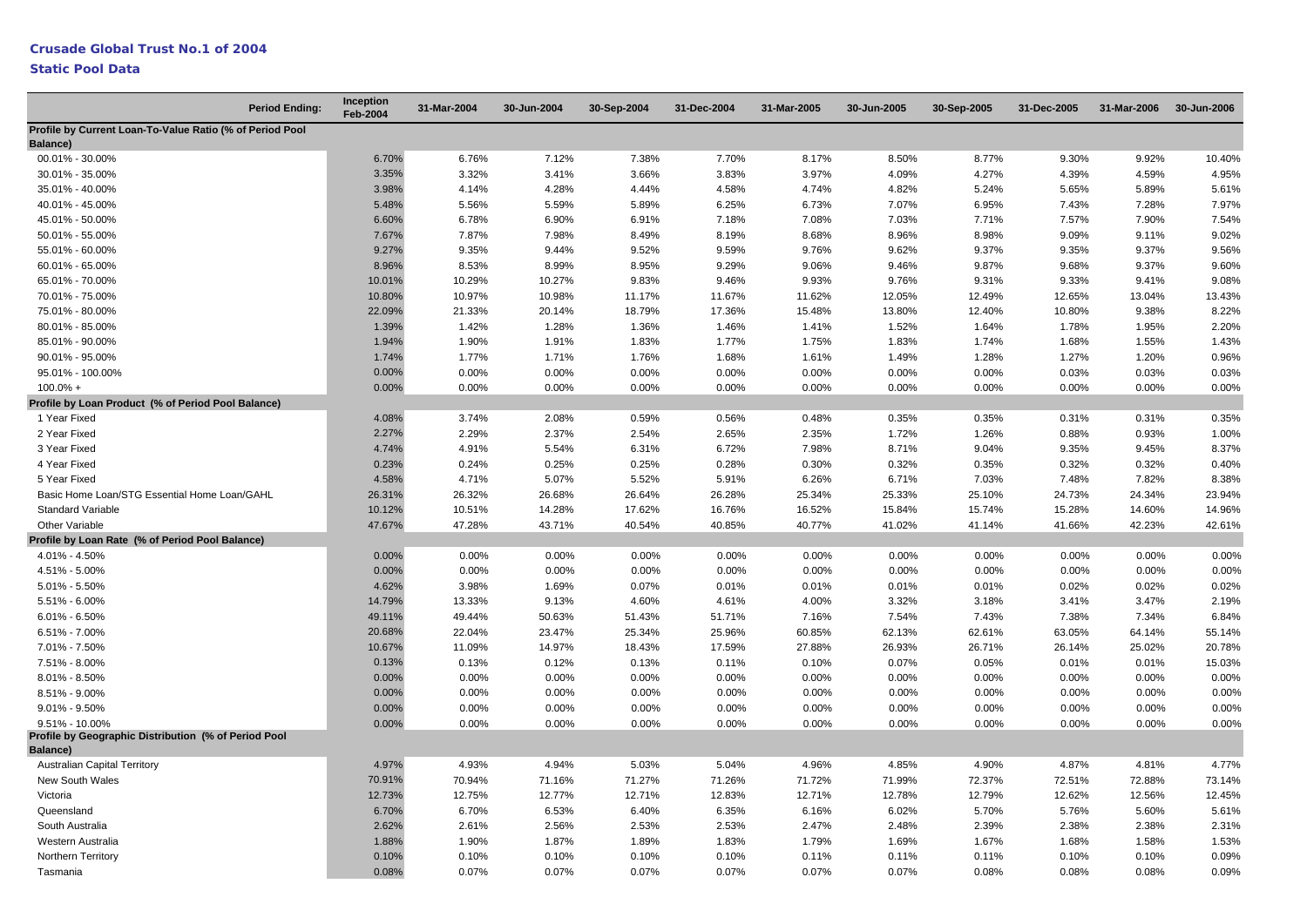| <b>Period Ending:</b>                                                                                                                                                            | Inception<br>Feb-2004 | 31-Mar-2004 | 30-Jun-2004 | 30-Sep-2004 | 31-Dec-2004 | 31-Mar-2005 | 30-Jun-2005 | 30-Sep-2005 | 31-Dec-2005 | 31-Mar-2006 30-Jun-2006 |
|----------------------------------------------------------------------------------------------------------------------------------------------------------------------------------|-----------------------|-------------|-------------|-------------|-------------|-------------|-------------|-------------|-------------|-------------------------|
| * Banding of loans of 121+ days delinguency commenced from<br>January 2006. Pre-January 2006, break-up of delinguent loans<br>between 91-120 days and 121+ days is not available |                       |             |             |             |             |             |             |             |             |                         |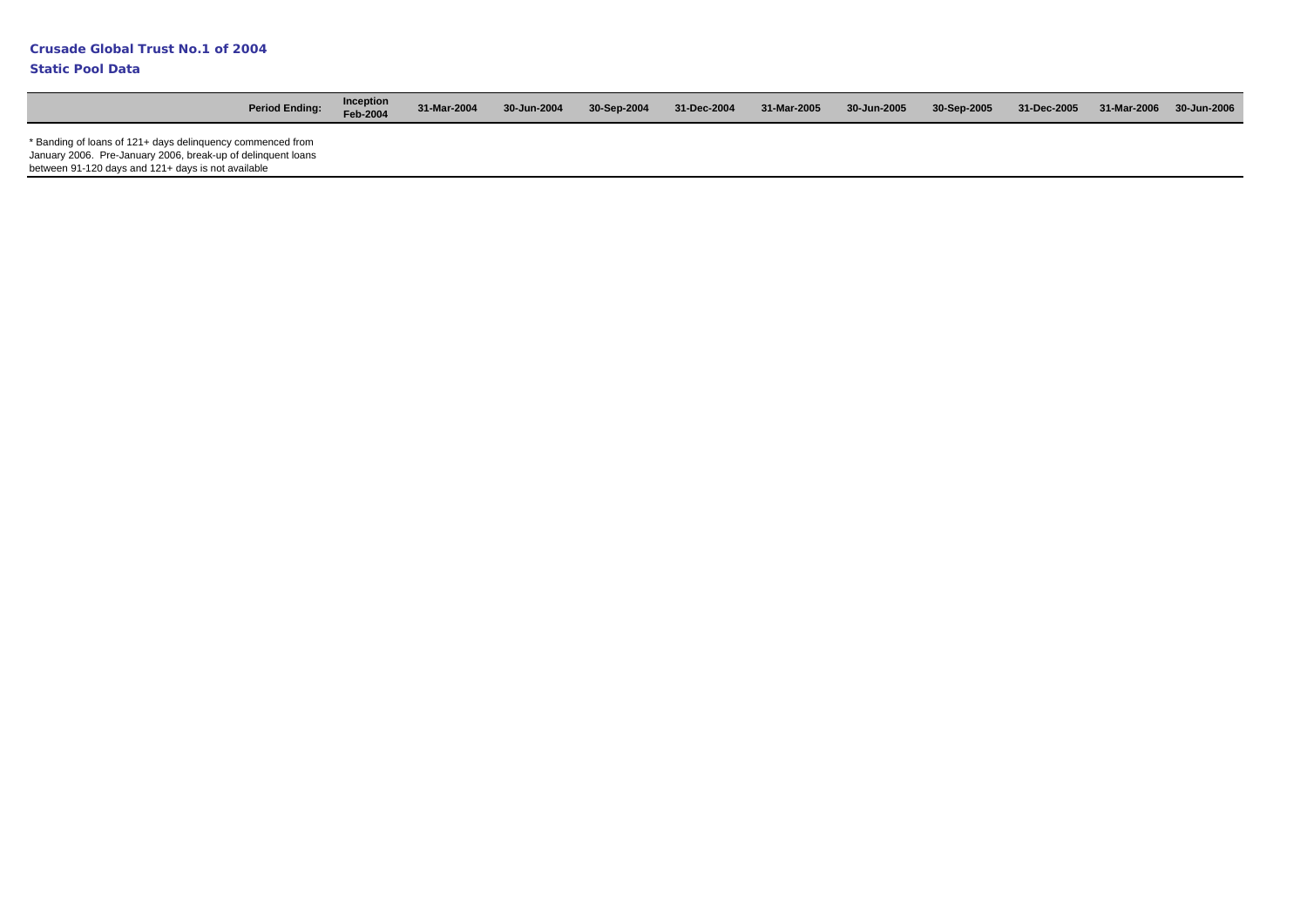## **Crusade Global Trust No.1 of 2004**

| Period Ending: 30-Sep-2006                           |                | 31-Dec-2006 31-Mar-2007 |                | 30-Jun-2007  | 30-Sep-2007  | 31-Dec-2007  |                | 31-Mar-2008 30-Jun-2008 |
|------------------------------------------------------|----------------|-------------------------|----------------|--------------|--------------|--------------|----------------|-------------------------|
| <b>Housing Loan Pool Summary</b>                     |                |                         |                |              |              |              |                |                         |
| Number of Housing Loan Groups                        | 4,976          | 4,652                   | 4,403          | 4,122        | 3,854        | 3,621        | 3,420          | 3,198                   |
| Housing Loan Pool Size (A\$)                         | 801,804,018    | 736,228,176             | 688,522,018    | 633,704,337  | 585,018,466  | 539,155,613  |                | 504,863,310 468,175,026 |
| Average Housing Loan Group Balance (A\$)             | 161,134        | 158,261                 | 156,376        | 153,737      | 151,795      | 148,897      | 147,621        | 146,396                 |
| Maximum Housing Loan Group Balance (A\$)             | 579,992        | 576,116                 | 573,539        | 544,049      | 544,192      | 545,567      | 550,356        | 532,101                 |
| Weighted Average Remaining Term To Maturity (months) | 272            | 269                     | 266            | 263          | 260          | 257          | 254            | 251                     |
| Weighted Average Seasoning (months)                  | 47             | 50                      | 53             | 55           | 58           | 61           | 64             | 67                      |
| Weighted Average Current Loan-to-Value Ratio         | 54.79%         | 54.27%                  | 53.70%         | 53.05%       | 52.45%       | 51.95%       | 51.45%         | 50.99%                  |
| Percentage of Investment Loans                       | 33.01%         | 33.20%                  | 33.62%         | 33.93%       | 33.81%       | 33.81%       | 34.44%         | 34.51%                  |
| Percentage of Interest-Based Repayment Loans         | 0.00%          | 0.00%                   | 0.00%          | 0.00%        | 0.00%        | 0.00%        | 0.00%          | 0.00%                   |
| Percentage of Low Doc (Stated Income) Home Loans     | 0.00%          | 0.00%                   | 0.00%          | 0.00%        | 0.00%        | 0.00%        | 0.00%          | 0.00%                   |
| Delinguencies *                                      |                |                         |                |              |              |              |                |                         |
| 31 - 60 days                                         |                |                         |                |              |              |              |                |                         |
| No.of Loans                                          | 21             | 34                      | 16             | 18           | 18           | 12           | 15             | 16                      |
| Balance (A\$)                                        | 3,862,187      | 6,369,341               | 2,329,174      | 2,668,109    | 2,565,528    | 2,187,529    | 2,142,150      | 2,788,230               |
| % of Period Pool Balance                             | 0.48%          | 0.87%                   | 0.34%          | 0.42%        | 0.44%        | 0.41%        | 0.42%          | 0.60%                   |
| 61 - 90 days                                         |                |                         |                |              |              |              |                |                         |
| No.of Loans                                          | $\overline{7}$ | 5                       | 8              | 15           | 4            | $\mathbf 0$  | 5              | $\overline{2}$          |
| Balance (A\$)                                        | 1,022,367      | 374,626                 | 1,141,228      | 2,750,219    | 1,377,744    | $\mathbf 0$  | 1,073,280      | 342,654                 |
| % of Period Pool Balance                             | 0.13%          | 0.05%                   | 0.17%          | 0.43%        | 0.24%        | 0.00%        | 0.21%          | 0.07%                   |
| 91 - 120 days                                        |                |                         |                |              |              |              |                |                         |
| No.of Loans                                          | 0              | $\overline{1}$          | 3              | $\mathbf{1}$ | $\mathbf{1}$ | $\mathbf{1}$ | $\overline{2}$ | $\overline{1}$          |
| Balance (A\$)                                        | $\mathbf 0$    | 81,393                  | 620,416        | 145,469      | 123,303      | 145,198      | 169,313        | 344,567                 |
| % of Period Pool Balance                             | 0.00%          | 0.01%                   | 0.09%          | 0.02%        | 0.02%        | 0.03%        | 0.03%          | 0.07%                   |
| $121 + days$                                         |                |                         |                |              |              |              |                |                         |
| No.of Loans                                          | 6              | $\overline{4}$          | $\overline{4}$ | $\mathbf{1}$ | 3            | $\mathbf{1}$ | $\mathbf{1}$   | $\overline{2}$          |
| Balance (A\$)                                        | 1,556,548      | 656,884                 | 1,021,512      | 402,104      | 493,950      | 424,153      | 425,707        | 646,491                 |
| % of Period Pool Balance                             | 0.19%          | 0.09%                   | 0.15%          | 0.06%        | 0.08%        | 0.08%        | 0.08%          | 0.14%                   |
| <b>Total Delinguencies</b>                           |                |                         |                |              |              |              |                |                         |
| No.of Loans                                          | 34             | 44                      | 31             | 35           | 26           | 14           | 23             | 21                      |
| Balance (A\$)                                        | 6,441,101      | 7,482,244               | 5,112,330      | 5,965,901    | 4,560,525    | 2,756,880    | 3,810,451      | 4,121,942               |
| % of Period Pool Balance                             | 0.803%         | 1.016%                  | 0.743%         | 0.941%       | 0.780%       | 0.511%       | 0.755%         | 0.880%                  |
| <b>Foreclosures</b>                                  |                |                         |                |              |              |              |                |                         |
| No.of Loans                                          | $\overline{1}$ | $\overline{2}$          | 2              | $\mathbf{1}$ | $\pmb{0}$    | $\mathbf 0$  | 0              | $\mathbf 0$             |
| Balance (A\$)                                        | 371,000        | 563,000                 | 575,000        | 402,000      | $\mathbf 0$  | $\mathbf 0$  | $\mathbf 0$    | $\Omega$                |
| % of Period Pool Balance                             | 0.046%         | 0.076%                  | 0.084%         | 0.063%       | 0.000%       | 0.000%       | 0.000%         | 0.000%                  |
| <b>Loss and Recovery Data (Cumulative)</b>           |                |                         |                |              |              |              |                |                         |
| Claims to Lenders Mortgage Insurance (A\$)           | $\mathbf 0$    | $\mathbf 0$             | $\mathbf 0$    | 64,000       | 64,054       | 158,000      | 161,081        | 161,081                 |
| Net Losses (A\$)                                     | $\mathbf 0$    | $\mathbf 0$             | $\mathbf 0$    | 0            | $\Omega$     | $\mathbf 0$  | $\mathbf 0$    | $\mathbf 0$             |
| Net Losses as % of Period Pool Balance               | 0.00%          | 0.00%                   | 0.00%          | 0.00%        | 0.00%        | 0.00%        | 0.00%          | 0.00%                   |
| <b>Prepayment Information (CPR)</b>                  |                |                         |                |              |              |              |                |                         |
| 1 Month CPR (%)                                      | 25.42%         | 23.51%                  | 24.38%         | 23.64%       | 19.02%       | 26.10%       | 21.18%         | 18.78%                  |
| 3 Month CPR (%)                                      | 25.62%         | 26.69%                  | 20.86%         | 25.72%       | 24.78%       | 25.20%       | 20.25%         | 23.39%                  |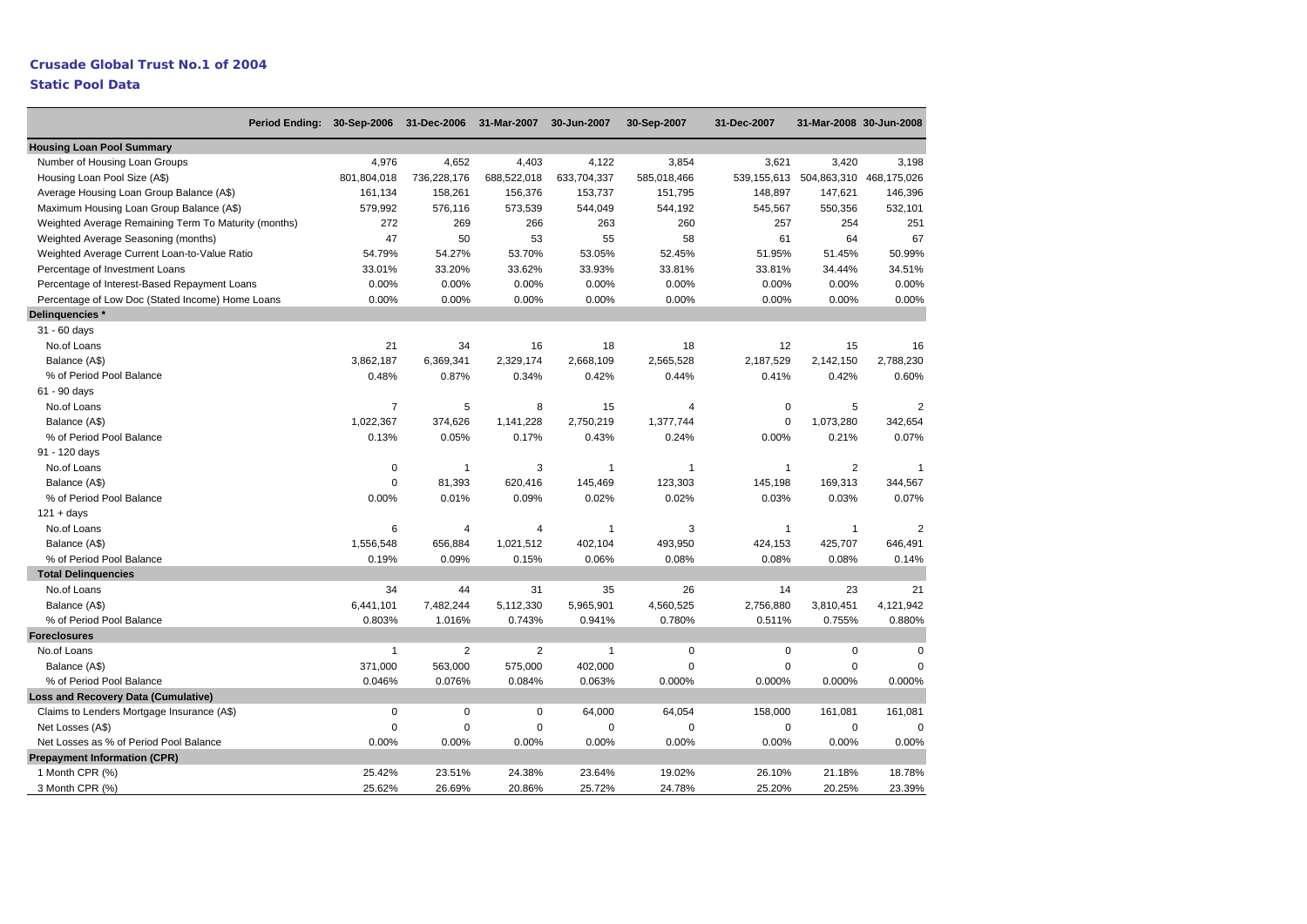| Period Ending: 30-Sep-2006                                              |        | 31-Dec-2006 | 31-Mar-2007 | 30-Jun-2007 | 30-Sep-2007 | 31-Dec-2007 |        | 31-Mar-2008 30-Jun-2008 |
|-------------------------------------------------------------------------|--------|-------------|-------------|-------------|-------------|-------------|--------|-------------------------|
| Profile by Current Loan-To-Value Ratio (% of Period Pool<br>Balance)    |        |             |             |             |             |             |        |                         |
| 00.01% - 30.00%                                                         | 10.69% | 11.26%      | 11.50%      | 12.14%      | 12.84%      | 13.57%      | 13.96% | 14.18%                  |
| 30.01% - 35.00%                                                         | 5.23%  | 5.05%       | 5.44%       | 5.56%       | 5.94%       | 6.21%       | 6.19%  | 6.24%                   |
| 35.01% - 40.00%                                                         | 6.04%  | 6.09%       | 6.38%       | 6.32%       | 6.61%       | 6.50%       | 6.89%  | 7.50%                   |
| 40.01% - 45.00%                                                         | 8.00%  | 8.30%       | 8.40%       | 8.76%       | 8.22%       | 8.20%       | 8.40%  | 8.55%                   |
| 45.01% - 50.00%                                                         | 7.89%  | 8.25%       | 8.10%       | 8.22%       | 8.95%       | 9.01%       | 8.95%  | 9.41%                   |
| 50.01% - 55.00%                                                         | 8.86%  | 9.45%       | 9.83%       | 10.02%      | 9.42%       | 10.08%      | 10.00% | 9.59%                   |
| 55.01% - 60.00%                                                         | 10.03% | 9.96%       | 9.75%       | 9.79%       | 9.46%       | 9.05%       | 9.12%  | 9.59%                   |
| 60.01% - 65.00%                                                         | 9.00%  | 8.84%       | 9.02%       | 8.89%       | 9.56%       | 9.01%       | 9.66%  | 8.86%                   |
| 65.01% - 70.00%                                                         | 9.36%  | 9.52%       | 9.51%       | 9.87%       | 9.86%       | 9.78%       | 9.38%  | 9.85%                   |
| 70.01% - 75.00%                                                         | 13.20% | 12.43%      | 12.71%      | 12.02%      | 11.15%      | 10.77%      | 9.97%  | 9.27%                   |
| 75.01% - 80.00%                                                         | 7.05%  | 6.33%       | 5.44%       | 4.77%       | 4.44%       | 4.62%       | 4.52%  | 4.15%                   |
| 80.01% - 85.00%                                                         | 2.17%  | 2.08%       | 2.01%       | 1.88%       | 1.84%       | 1.58%       | 1.57%  | 1.52%                   |
| 85.01% - 90.00%                                                         | 1.55%  | 1.48%       | 1.14%       | 1.32%       | 1.33%       | 1.38%       | 1.26%  | 1.24%                   |
| 90.01% - 95.00%                                                         | 0.89%  | 0.87%       | 0.68%       | 0.39%       | 0.36%       | 0.22%       | 0.13%  | 0.06%                   |
| 95.01% - 100.00%                                                        | 0.03%  | 0.00%       | 0.00%       | 0.00%       | 0.00%       | 0.00%       | 0.00%  | 0.00%                   |
| $100.0% +$                                                              | 0.00%  | 0.09%       | 0.08%       | 0.06%       | 0.00%       | 0.00%       | 0.00%  | 0.00%                   |
| Profile by Loan Product (% of Period Pool Balance)                      |        |             |             |             |             |             |        |                         |
| 1 Year Fixed                                                            | 0.25%  | 0.18%       | 0.20%       | 0.21%       | 0.16%       | 0.24%       | 0.30%  | 0.53%                   |
| 2 Year Fixed                                                            | 1.37%  | 1.44%       | 1.14%       | 1.08%       | 1.19%       | 1.34%       | 1.69%  | 1.67%                   |
| 3 Year Fixed                                                            | 7.55%  | 7.50%       | 7.87%       | 7.59%       | 7.47%       | 8.22%       | 7.16%  | 7.06%                   |
| 4 Year Fixed                                                            | 0.40%  | 0.44%       | 0.46%       | 0.52%       | 0.41%       | 0.41%       | 0.44%  | 0.47%                   |
| 5 Year Fixed                                                            | 8.94%  | 9.48%       | 9.93%       | 10.50%      | 10.99%      | 11.73%      | 11.67% | 9.62%                   |
| Basic Home Loan/STG Essential Home Loan/GAHL                            | 23.58% | 23.41%      | 22.92%      | 22.55%      | 23.09%      | 22.27%      | 22.01% | 22.62%                  |
| <b>Standard Variable</b>                                                | 14.90% | 14.00%      | 13.66%      | 13.73%      | 13.54%      | 13.32%      | 14.09% | 14.69%                  |
| Other Variable                                                          | 43.01% | 43.54%      | 43.84%      | 43.82%      | 43.14%      | 42.46%      | 42.64% | 43.33%                  |
| Profile by Loan Rate (% of Period Pool Balance)                         |        |             |             |             |             |             |        |                         |
| 4.01% - 4.50%                                                           | 0.00%  | 0.00%       | 0.00%       | 0.00%       | 0.00%       | 0.00%       | 0.00%  | 0.00%                   |
| 4.51% - 5.00%                                                           | 0.00%  | 0.00%       | 0.00%       | 0.00%       | 0.00%       | 0.00%       | 0.00%  | 0.00%                   |
| 5.01% - 5.50%                                                           | 0.02%  | 0.02%       | 0.02%       | 0.02%       | 0.03%       | 0.03%       | 0.03%  | 0.03%                   |
| 5.51% - 6.00%                                                           | 0.97%  | 1.02%       | 1.05%       | 1.11%       | 1.14%       | 1.23%       | 1.23%  | 0.97%                   |
| $6.01\% - 6.50\%$                                                       | 5.83%  | 5.76%       | 5.94%       | 6.22%       | 6.33%       | 6.70%       | 4.40%  | 1.92%                   |
| $6.51\% - 7.00\%$                                                       | 9.01%  | 8.76%       | 8.03%       | 7.16%       | 6.69%       | 6.45%       | 6.01%  | 5.26%                   |
| 7.01% - 7.50%                                                           | 60.04% | 51.19%      | 52.11%      | 52.79%      | 5.78%       | 5.84%       | 5.96%  | 6.23%                   |
| 7.51% - 8.00%                                                           | 24.12% | 19.20%      | 19.14%      | 18.92%      | 57.84%      | 47.74%      | 1.54%  | 1.64%                   |
| 8.01% - 8.50%                                                           | 0.00%  | 14.05%      | 13.71%      | 13.78%      | 22.19%      | 18.66%      | 2.05%  | 2.01%                   |
| 8.51% - 9.00%                                                           | 0.00%  | 0.00%       | 0.00%       | 0.00%       | 0.00%       | 13.36%      | 56.06% | 57.75%                  |
| $9.01\% - 9.50\%$                                                       | 0.00%  | 0.00%       | 0.00%       | 0.00%       | 0.00%       | 0.00%       | 22.73% | 24.15%                  |
| $9.51\% - 10.00\%$                                                      | 0.00%  | 0.00%       | 0.00%       | 0.00%       | 0.00%       | 0.00%       | 0.00%  | 0.04%                   |
| Profile by Geographic Distribution (% of Period Pool<br><b>Balance)</b> |        |             |             |             |             |             |        |                         |
| <b>Australian Capital Territory</b>                                     | 4.76%  | 4.81%       | 4.93%       | 4.92%       | 4.83%       | 4.86%       | 4.87%  | 4.82%                   |
| <b>New South Wales</b>                                                  | 73.28% | 73.52%      | 73.70%      | 74.29%      | 74.44%      | 74.45%      | 74.77% | 74.81%                  |
| Victoria                                                                | 12.39% | 12.29%      | 12.22%      | 12.02%      | 12.07%      | 12.18%      | 12.07% | 12.00%                  |
| Queensland                                                              | 5.61%  | 5.43%       | 5.27%       | 5.06%       | 4.91%       | 4.76%       | 4.64%  | 4.74%                   |
| South Australia                                                         | 2.29%  | 2.21%       | 2.22%       | 2.14%       | 2.16%       | 2.12%       | 1.96%  | 1.93%                   |
| Western Australia                                                       | 1.46%  | 1.53%       | 1.50%       | 1.43%       | 1.43%       | 1.49%       | 1.54%  | 1.55%                   |
| Northern Territory                                                      | 0.10%  | 0.09%       | 0.10%       | 0.09%       | 0.09%       | 0.10%       | 0.11%  | 0.10%                   |
| Tasmania                                                                | 0.10%  | 0.11%       | 0.06%       | 0.06%       | 0.06%       | 0.05%       | 0.05%  | 0.05%                   |